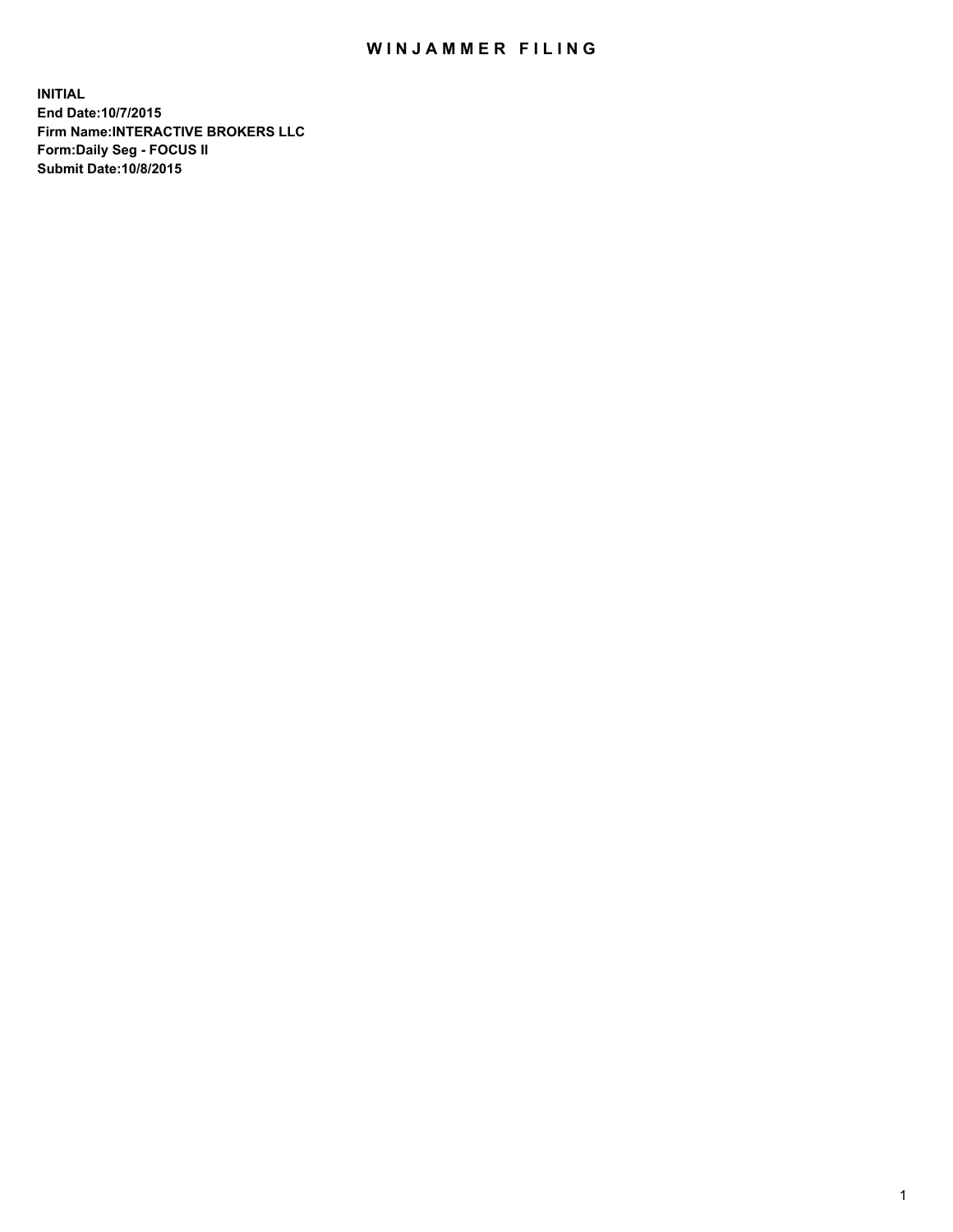## **INITIAL End Date:10/7/2015 Firm Name:INTERACTIVE BROKERS LLC Form:Daily Seg - FOCUS II Submit Date:10/8/2015 Daily Segregation - Cover Page**

| Name of Company<br><b>Contact Name</b><br><b>Contact Phone Number</b><br><b>Contact Email Address</b>                                                                                                                                                                                                                         | <b>INTERACTIVE BROKERS LLC</b><br><b>Alex Parker</b><br>203-618-7738<br>aparker@interactivebrokers.com |
|-------------------------------------------------------------------------------------------------------------------------------------------------------------------------------------------------------------------------------------------------------------------------------------------------------------------------------|--------------------------------------------------------------------------------------------------------|
| FCM's Customer Segregated Funds Residual Interest Target (choose one):<br>a. Minimum dollar amount: ; or<br>b. Minimum percentage of customer segregated funds required:% ; or<br>c. Dollar amount range between: and; or<br>d. Percentage range of customer segregated funds required between:% and%.                        | <u>0</u><br>155,000,000 245,000,000<br>0 <sub>0</sub>                                                  |
| FCM's Customer Secured Amount Funds Residual Interest Target (choose one):<br>a. Minimum dollar amount: ; or<br>b. Minimum percentage of customer secured funds required:%; or<br>c. Dollar amount range between: and; or<br>d. Percentage range of customer secured funds required between: % and %.                         | <u>0</u><br>80,000,000 120,000,000<br><u>00</u>                                                        |
| FCM's Cleared Swaps Customer Collateral Residual Interest Target (choose one):<br>a. Minimum dollar amount: ; or<br>b. Minimum percentage of cleared swaps customer collateral required:%; or<br>c. Dollar amount range between: and; or<br>d. Percentage range of cleared swaps customer collateral required between:% and%. | <u>0</u><br>0 <sub>0</sub><br>0 <sub>0</sub>                                                           |

Attach supporting documents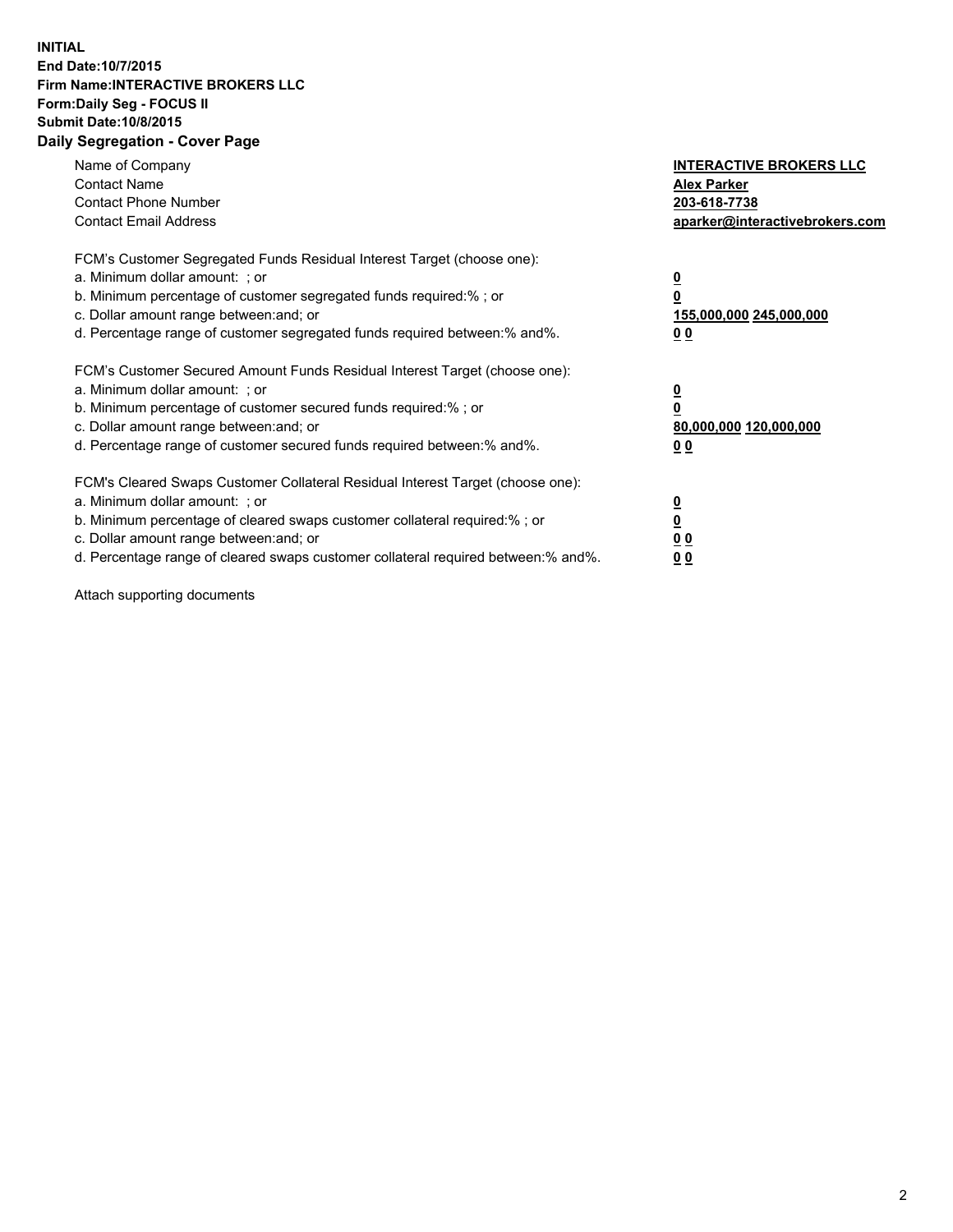## **INITIAL End Date:10/7/2015 Firm Name:INTERACTIVE BROKERS LLC Form:Daily Seg - FOCUS II Submit Date:10/8/2015 Daily Segregation - Secured Amounts**

|     | Dany Ocgregation - Oceanea Annoanta                                                                        |                                  |
|-----|------------------------------------------------------------------------------------------------------------|----------------------------------|
|     | Foreign Futures and Foreign Options Secured Amounts                                                        |                                  |
|     | Amount required to be set aside pursuant to law, rule or regulation of a foreign                           | $0$ [7305]                       |
|     | government or a rule of a self-regulatory organization authorized thereunder                               |                                  |
| 1.  | Net ledger balance - Foreign Futures and Foreign Option Trading - All Customers                            |                                  |
|     | A. Cash                                                                                                    | 366,050,968 [7315]               |
|     | B. Securities (at market)                                                                                  | 0 [7317]                         |
| 2.  | Net unrealized profit (loss) in open futures contracts traded on a foreign board of trade                  | -16,407,443 [7325]               |
| 3.  | Exchange traded options                                                                                    |                                  |
|     | a. Market value of open option contracts purchased on a foreign board of trade                             | 32,857 [7335]                    |
|     | b. Market value of open contracts granted (sold) on a foreign board of trade                               | $-38,533$ [7337]                 |
| 4.  | Net equity (deficit) (add lines 1.2. and 3.)                                                               | 349,637,849 [7345]               |
| 5.  | Account liquidating to a deficit and account with a debit balances - gross amount                          | 602,594 [7351]                   |
|     | Less: amount offset by customer owned securities                                                           | 0 [7352] 602,594 [7354]          |
| 6.  | Amount required to be set aside as the secured amount - Net Liquidating Equity                             | 350,240,443 [7355]               |
|     | Method (add lines 4 and 5)                                                                                 |                                  |
| 7.  | Greater of amount required to be set aside pursuant to foreign jurisdiction (above) or line                | 350,240,443 [7360]               |
|     | 6.                                                                                                         |                                  |
|     | FUNDS DEPOSITED IN SEPARATE REGULATION 30.7 ACCOUNTS                                                       |                                  |
| 1.  | Cash in banks                                                                                              |                                  |
|     | A. Banks located in the United States                                                                      | 300,149 [7500]                   |
|     | B. Other banks qualified under Regulation 30.7                                                             | 0 [7520] 300,149 [7530]          |
| 2.  | Securities                                                                                                 |                                  |
|     | A. In safekeeping with banks located in the United States                                                  | 376, 348, 472 [7540]             |
|     | B. In safekeeping with other banks qualified under Regulation 30.7                                         | 0 [7560] 376,348,472 [7570]      |
| 3.  | Equities with registered futures commission merchants                                                      |                                  |
|     | A. Cash                                                                                                    | $0$ [7580]                       |
|     | <b>B.</b> Securities                                                                                       | $0$ [7590]                       |
|     | C. Unrealized gain (loss) on open futures contracts                                                        | $0$ [7600]                       |
|     | D. Value of long option contracts                                                                          | $0$ [7610]                       |
|     | E. Value of short option contracts                                                                         | 0 [7615] 0 [7620]                |
| 4.  | Amounts held by clearing organizations of foreign boards of trade                                          |                                  |
|     | A. Cash                                                                                                    | $0$ [7640]                       |
|     | <b>B.</b> Securities                                                                                       | $0$ [7650]                       |
|     | C. Amount due to (from) clearing organization - daily variation                                            | $0$ [7660]                       |
|     | D. Value of long option contracts                                                                          | $0$ [7670]                       |
|     | E. Value of short option contracts                                                                         | 0 [7675] 0 [7680]                |
| 5.  | Amounts held by members of foreign boards of trade                                                         |                                  |
|     | A. Cash                                                                                                    | 110,138,183 [7700]               |
|     | <b>B.</b> Securities                                                                                       | $0$ [7710]                       |
|     | C. Unrealized gain (loss) on open futures contracts                                                        | -18,080,691 [7720]               |
|     | D. Value of long option contracts                                                                          | 32,863 [7730]                    |
|     | E. Value of short option contracts                                                                         | -38,532 [7735] 92,051,823 [7740] |
| 6.  | Amounts with other depositories designated by a foreign board of trade                                     | 0 [7760]                         |
| 7.  | Segregated funds on hand                                                                                   | $0$ [7765]                       |
| 8.  | Total funds in separate section 30.7 accounts                                                              | 468,700,444 [7770]               |
| 9.  | Excess (deficiency) Set Aside for Secured Amount (subtract line 7 Secured Statement<br>Page 1 from Line 8) | 118,460,001 [7380]               |
| 10. | Management Target Amount for Excess funds in separate section 30.7 accounts                                | 80,000,000 [7780]                |
| 11. | Excess (deficiency) funds in separate 30.7 accounts over (under) Management Target                         | 38,460,001 [7785]                |
|     |                                                                                                            |                                  |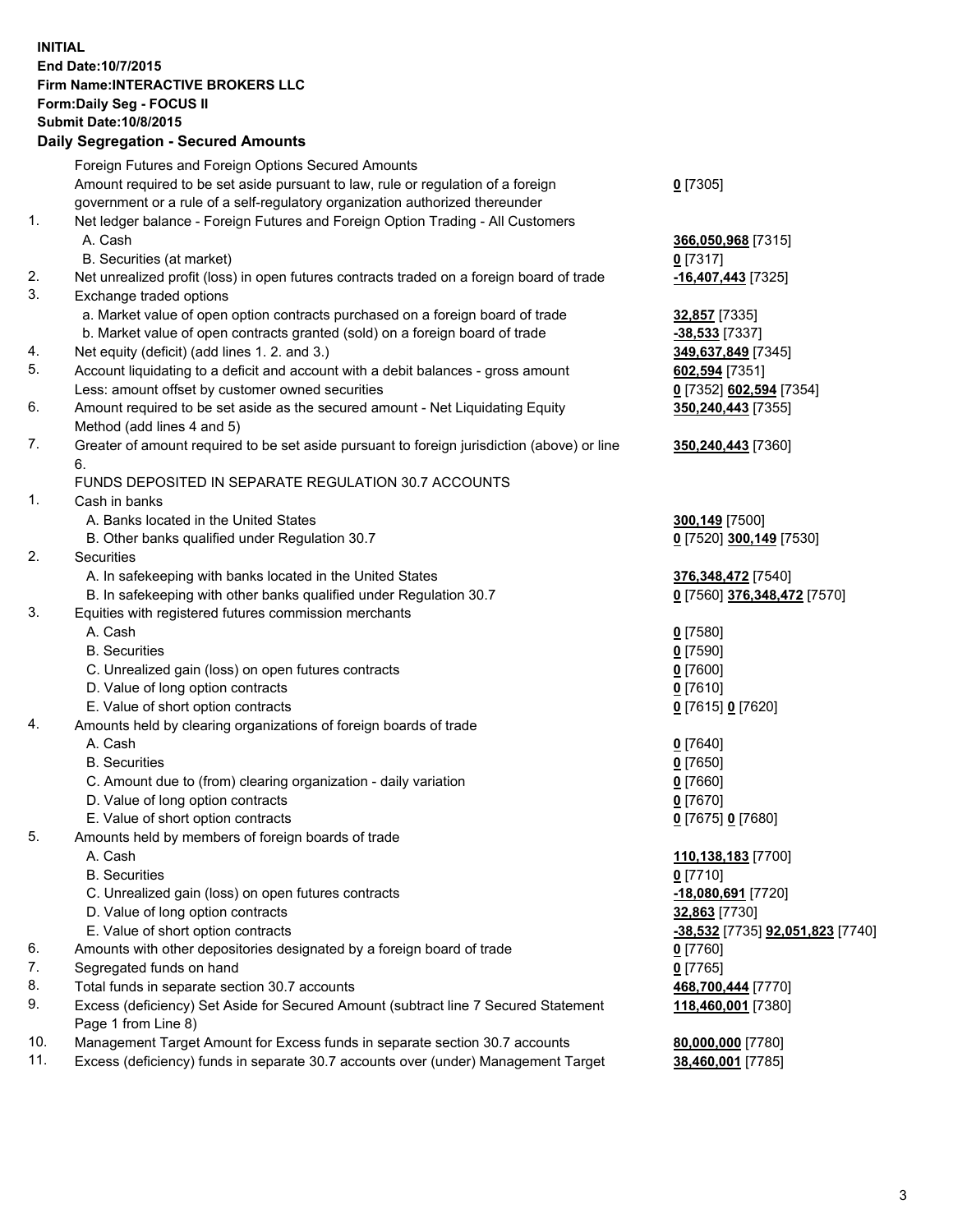**INITIAL End Date:10/7/2015 Firm Name:INTERACTIVE BROKERS LLC Form:Daily Seg - FOCUS II Submit Date:10/8/2015 Daily Segregation - Segregation Statement** SEGREGATION REQUIREMENTS(Section 4d(2) of the CEAct) 1. Net ledger balance A. Cash **2,656,080,206** [7010] B. Securities (at market) **0** [7020] 2. Net unrealized profit (loss) in open futures contracts traded on a contract market **-64,137,850** [7030] 3. Exchange traded options A. Add market value of open option contracts purchased on a contract market **79,298,429** [7032] B. Deduct market value of open option contracts granted (sold) on a contract market **-147,892,544** [7033] 4. Net equity (deficit) (add lines 1, 2 and 3) **2,523,348,241** [7040] 5. Accounts liquidating to a deficit and accounts with debit balances - gross amount **631,728** [7045] Less: amount offset by customer securities **0** [7047] **631,728** [7050] 6. Amount required to be segregated (add lines 4 and 5) **2,523,979,969** [7060] FUNDS IN SEGREGATED ACCOUNTS 7. Deposited in segregated funds bank accounts A. Cash **218,552,138** [7070] B. Securities representing investments of customers' funds (at market) **1,536,724,786** [7080] C. Securities held for particular customers or option customers in lieu of cash (at market) **0** [7090] 8. Margins on deposit with derivatives clearing organizations of contract markets A. Cash **19,559,086** [7100] B. Securities representing investments of customers' funds (at market) **1,042,926,007** [7110] C. Securities held for particular customers or option customers in lieu of cash (at market) **0** [7120] 9. Net settlement from (to) derivatives clearing organizations of contract markets **-19,335,156** [7130] 10. Exchange traded options A. Value of open long option contracts **79,279,148** [7132] B. Value of open short option contracts **-147,873,332** [7133] 11. Net equities with other FCMs A. Net liquidating equity **0** [7140] B. Securities representing investments of customers' funds (at market) **0** [7160] C. Securities held for particular customers or option customers in lieu of cash (at market) **0** [7170] 12. Segregated funds on hand **0** [7150] 13. Total amount in segregation (add lines 7 through 12) **2,729,832,677** [7180] 14. Excess (deficiency) funds in segregation (subtract line 6 from line 13) **205,852,708** [7190] 15. Management Target Amount for Excess funds in segregation **155,000,000** [7194] **50,852,708** [7198]

16. Excess (deficiency) funds in segregation over (under) Management Target Amount Excess